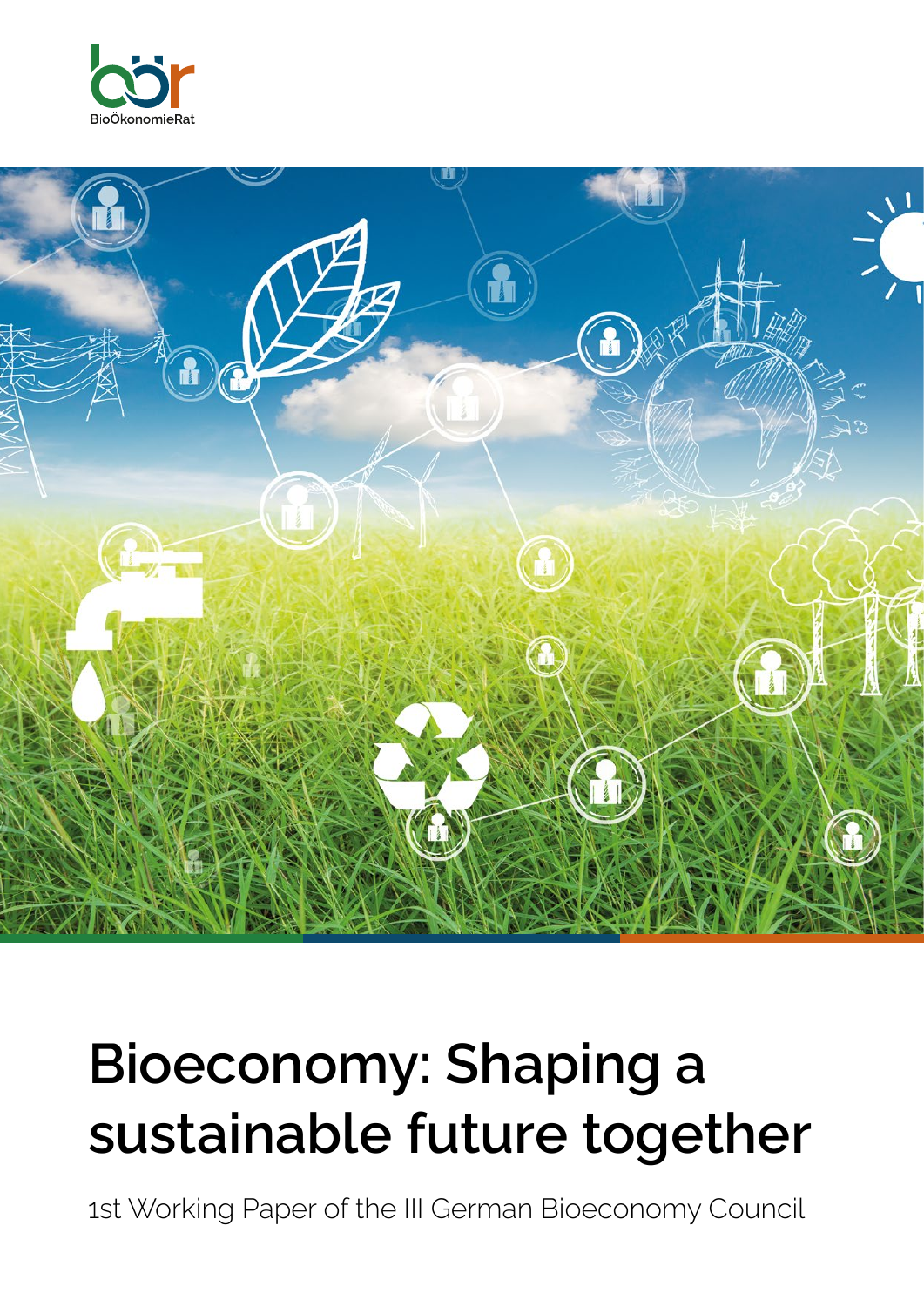### **Abstract**

 quo of our work and provide an outlook over the next steps. Across all sectors and in-Through this working paper, we present our working methods and the current status terest groups, we are laying the foundation for a transparent working method for the development of consensual recommendations for the implementation of the National Bioeconomy Strategy and invite active participation in the content- and topic-related embodiment of the bioeconomy.

 ducts disclose that a transformation geared towards sustainability is needed if we social innovations enable effective climate protection and the overcoming of other Progressing climate change, the limited availability of natural resources on planet Earth and, at the same time, growing demand for energy, food and everyday prowant to successfully shape the energy, mobility, agricultural and resource transformation, create incentives and positive resonance for new lifestyles and, simultaneously, achieve prosperity and a high quality of life on a global scale. Together with digitalisation, this will bring about a profound change in society, economic systems and the manufacturing industry and can only succeed if new technologies in combination with ecological challenges.

shape this transformation and thus contribute significantly to achieving the UN's sus- tainable development goals and the goals listed in the Paris agreement. As defined and use of biological resources, processes and systems to provide products, proces-With the bioeconomy, Germany holds an important key that is needed to successfully by the German government, bioeconomy encompasses the production, development ses and services in all economic sectors within the framework of a sustainable economic system.1

data protection and security, markets, financing, ecology, economy, social issues and tion of different sectors and academic disciplines. The concrete relevance of a sustai-Questions about technology(s) and innovation as well as openness to them, ethics, broad participation must be taken into account, as must the cooperation and coordinanable bioeconomy on a broad scale must be proven and the testing/implementation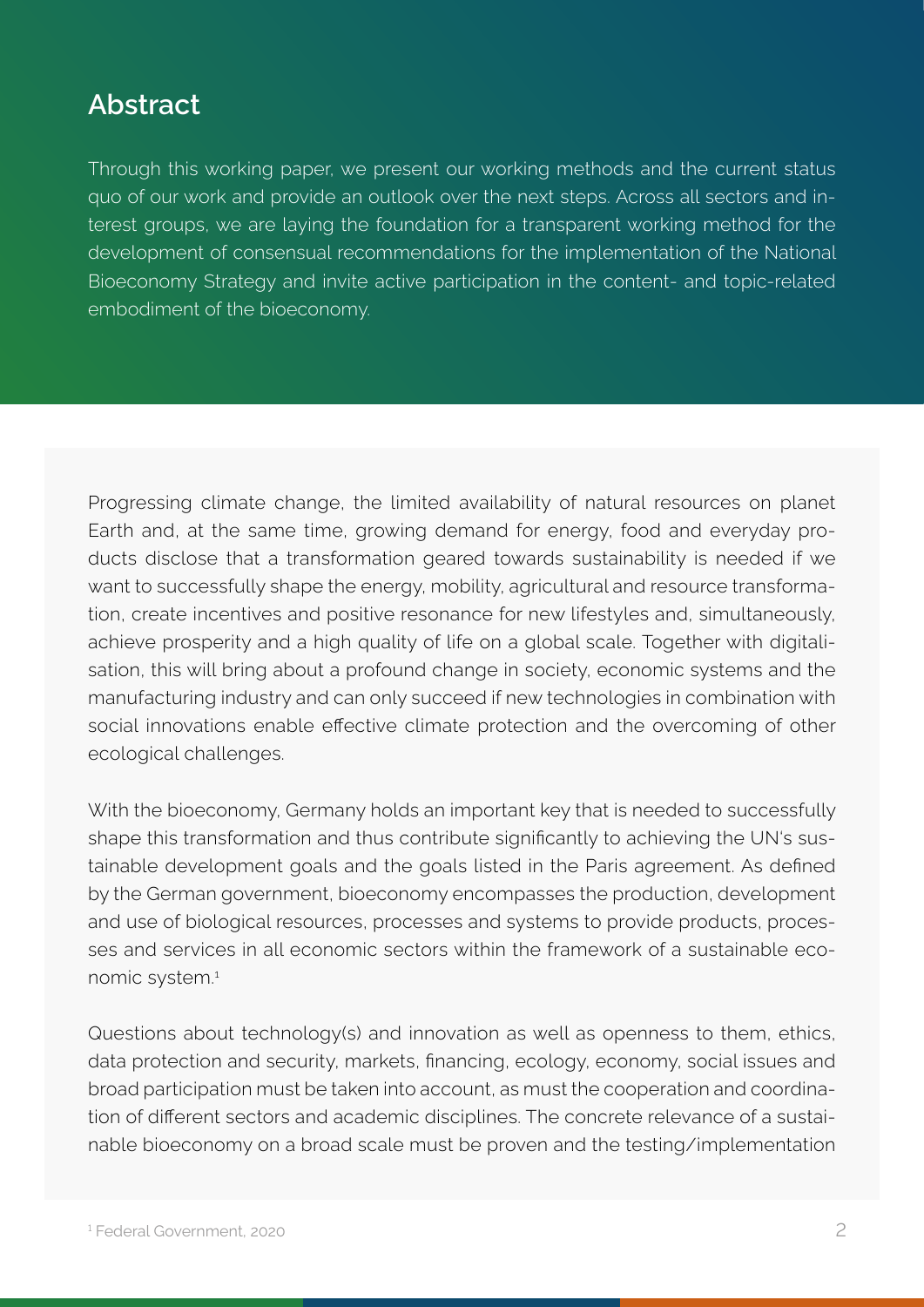of new technical and social innovations and business models must be enabled. In addition, it is important to conduct a broad public debate on the objectives, but also on possible conflicts of objectives of the bioeconomy.

As an independent advisory body to the Federal Government, we, the members of the German Bioeconomy Council, support the Federal Government in accomplishing this task.

We…

- develop knowledge-based contributions to the implementation and development of the National Bioeconomy Strategy in exchange with and with the involvement of different groups in society.
- identify and evaluate developments, political fields of action, measures and framework conditions.
- make proposals as to which objectives, fields of action and funding topics as well as which impact assessment issues should be addressed as a priority.
- make recommendations on the implementation of research results.

 The National Bioeconomy Strategy is the basis of our work. Thereby, we also take into but above all different interests of involved actors lead to different understandings account that regional circumstances, such as access to and availability of resources, **and definitions**. We take these into account in our work with the aim of identifying commonalities and pointing out potential solutions, but also naming conflicts.

 The statutory targets in the areas of climate protection, biodiversity, sustainability and circular economy serve as **landmarks for** ourwork. We see significant contributions to the implementation of these guidelines in the following fields of action, among others:

on, a diversification of land use with the achievement of multiple goals - where **a) Sustainable land and land use:** The diverse demands on land and land areas, e.g. for climate protection, food security and the preservation of biological diversity, often compete with each other. In addition to the rapid reduction of further land sealing, the social transformation of eating styles (e.g. reduction of the consumption of animal products) and the prevention of land degradatipossible - must be realised on one and the same area.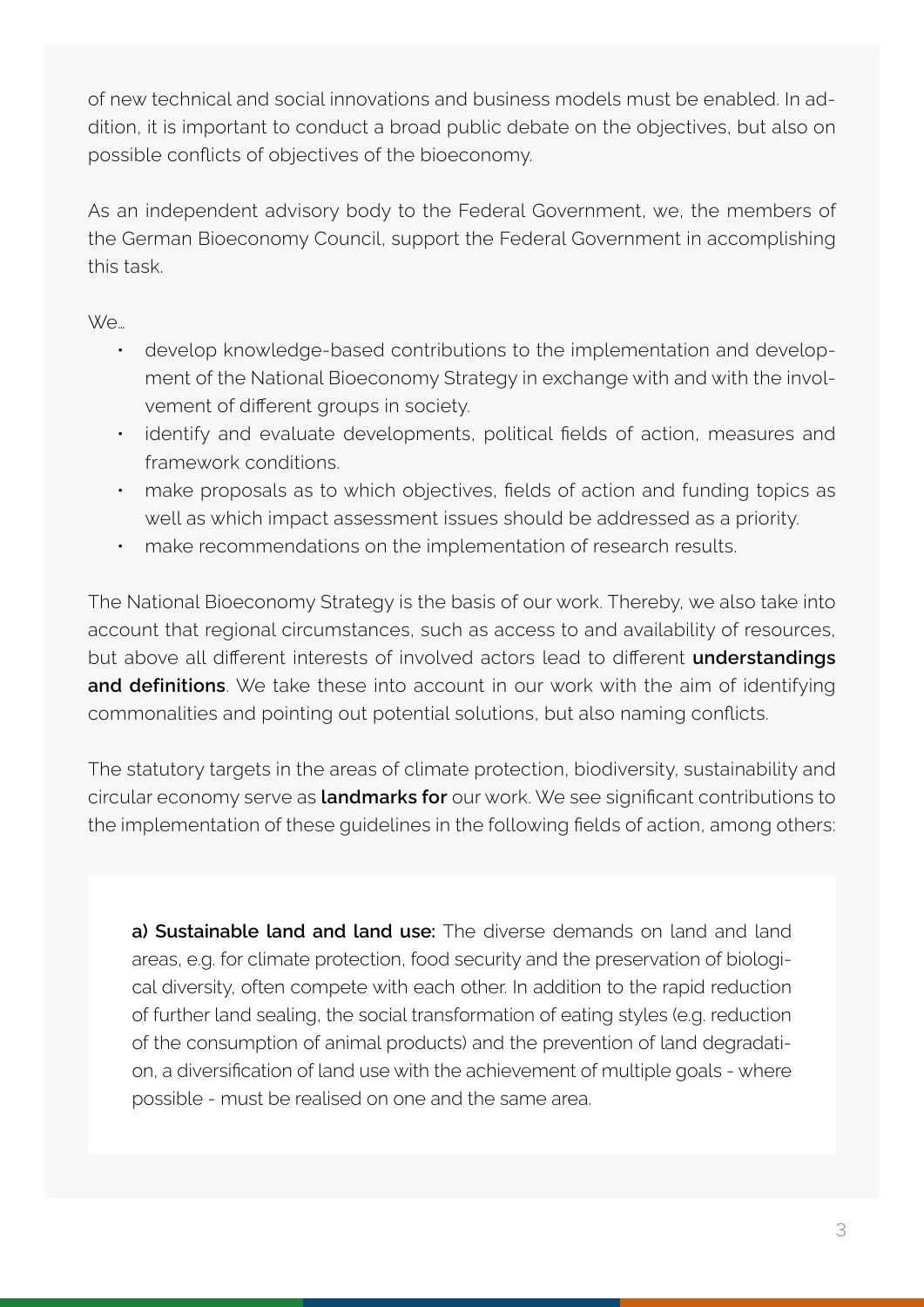nological innovations play a significant role in reducing GHG and establishing **b) Measures and innovations to reduce greenhouse gases (GHG):** In addition to incentives to change consumption behaviour and, in particular, eating styles, social innovations, political steering elements such as CO2 pricing and techsustainable products.<sup>2</sup>

do not only include questions of taxation, but must also address sufficient sco**c) Stable conditions for BE-innovations:** Entrepreneurs can only invest, produce, provide services or create jobs within stable framework conditions that pe for reinvestment and entrepreneurial risk protection as well as fair market access.3 Small and medium-sized enterprises play a central role in anchoring innovation in the broad economy.4

**d) Resource shift:** A key goal of the bioeconomy is a "resource shift", whereby the aim is to replace fossil resources with biobased resources and residues. However, this transformation process does not only include biomass in the sense ofthe above-mentioned definition, but also substances that are extracted from biomass or gases from the atmosphere, such as CO2, if they are used in further processing.

Based on this, first topics were identified, which we will address during the course of our Council period due to their importance and leverage effect for the implementation of the bioeconomy strategy. In the course of our mandate, further topics will be added to this collection.

<sup>2</sup> Environmental technologies - European Environment Agency [\(europa.eu](https://europa.eu))

<sup>3</sup> Entrepreneurs4future, 2021

<sup>4</sup> EFI, 2008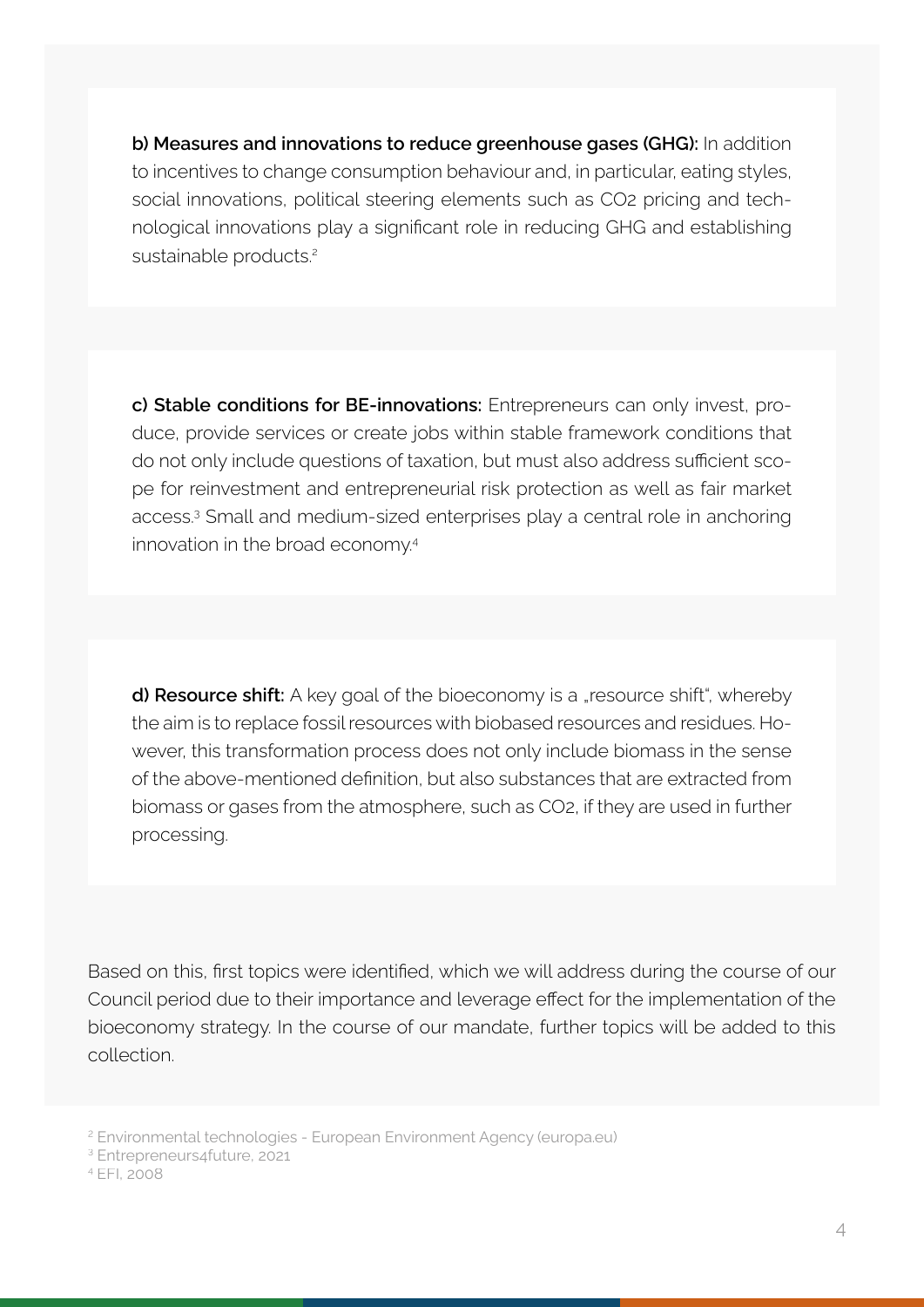

Figure 1: Illustration of the topics identified by the German Bioeconomy Council with significance and leverage for the implementation of the National Bioeconomy Strategy

economy Strategy, we draw on the findings and results of other national and international tegies, such as technological sovereignty or the strategy for resource efficiency. In order to **develop our recommendations for** the implementation of the National Bioinstitutions/bodies as required. Furthermore, we will examine to what extent our actions can make valuable contributions to the implementation of other overarching political stra-

the participation of civil society, industry and politics, we will address possible conflicts We see **dialogue and participation** as two central themes in our work to successfully shape the economic and social transformation towards a sustainable bioeconomy. With of objectives that may arise in the implementation of the sustainable development goals (SDGs) linked to the bioeconomy and develop proposals for solutions. Furthermore, we will develop recommendations for the participatory process, which, in addition to an evaluation of existing experiences with dialogue and participation processes, will take into account findings on regional initiatives to promote dialogue the bioeconomy.

In order to specifically involve further experts with a multiplier effect in the development of concrete recommendations for action, we will **establish project-oriented work units and organize topic-specific expert discussions orworkshops.** The **Bioeconomy Forum, which** we organise annually, is our central dialogue format.